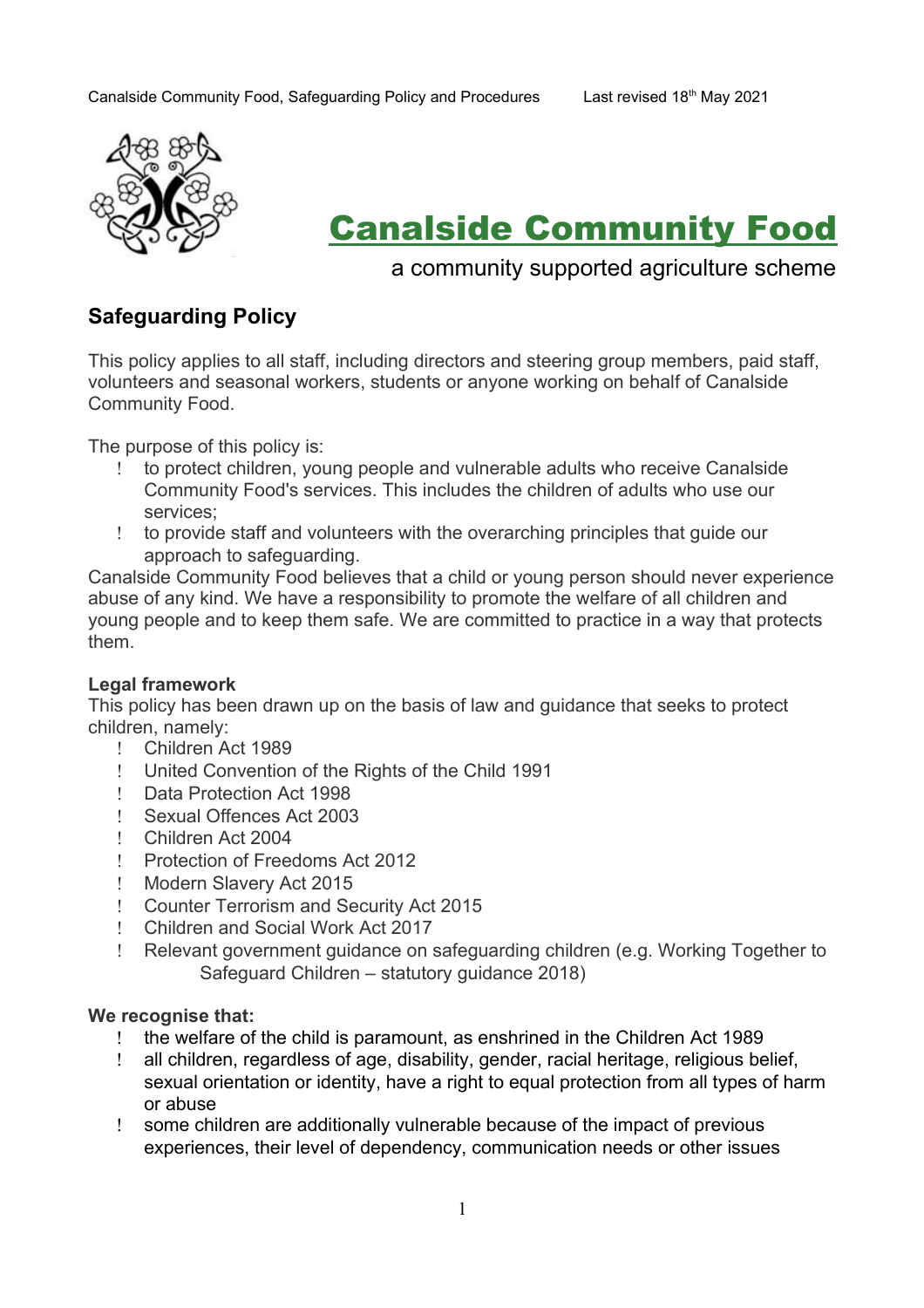Canalside Community Food, Safeguarding Policy and Procedures Last revised 18th May 2021

 working in partnership with children, young people, their parents, carers and other agencies is essential in promoting young people's welfare.

## **We will seek to keep children and young people safe by:**

- valuing them, listening to and respecting them
- adopting safeguarding practices through procedures and a code of conduct for staff and volunteers
- developing and implementing an effective e-safety policy and related procedures
- providing effective management for staff and volunteers through supervision, support and training
- recruiting staff and volunteers safely, ensuring all necessary checks are made
- sharing information about safeguarding and good practice with children, parents, staff and volunteers
- sharing concerns with agencies who need to know, and involving parents and children appropriately.

## **The safeguarding lead at Canalside Community Food is: General Administrator**

## **We are committed to reviewing our policy and good practice annually.**

This policy was last reviewed on: 18<sup>th</sup> May 2021

To be reviewed: May 2022

Signed:

(This should be signed by the most senior person in your organisation, for example the safeguarding lead on your board of trustees).

Name and position: TO DESIGNATE A SAFEGUARDING LEAD FROM STEERING **COMMITTEE**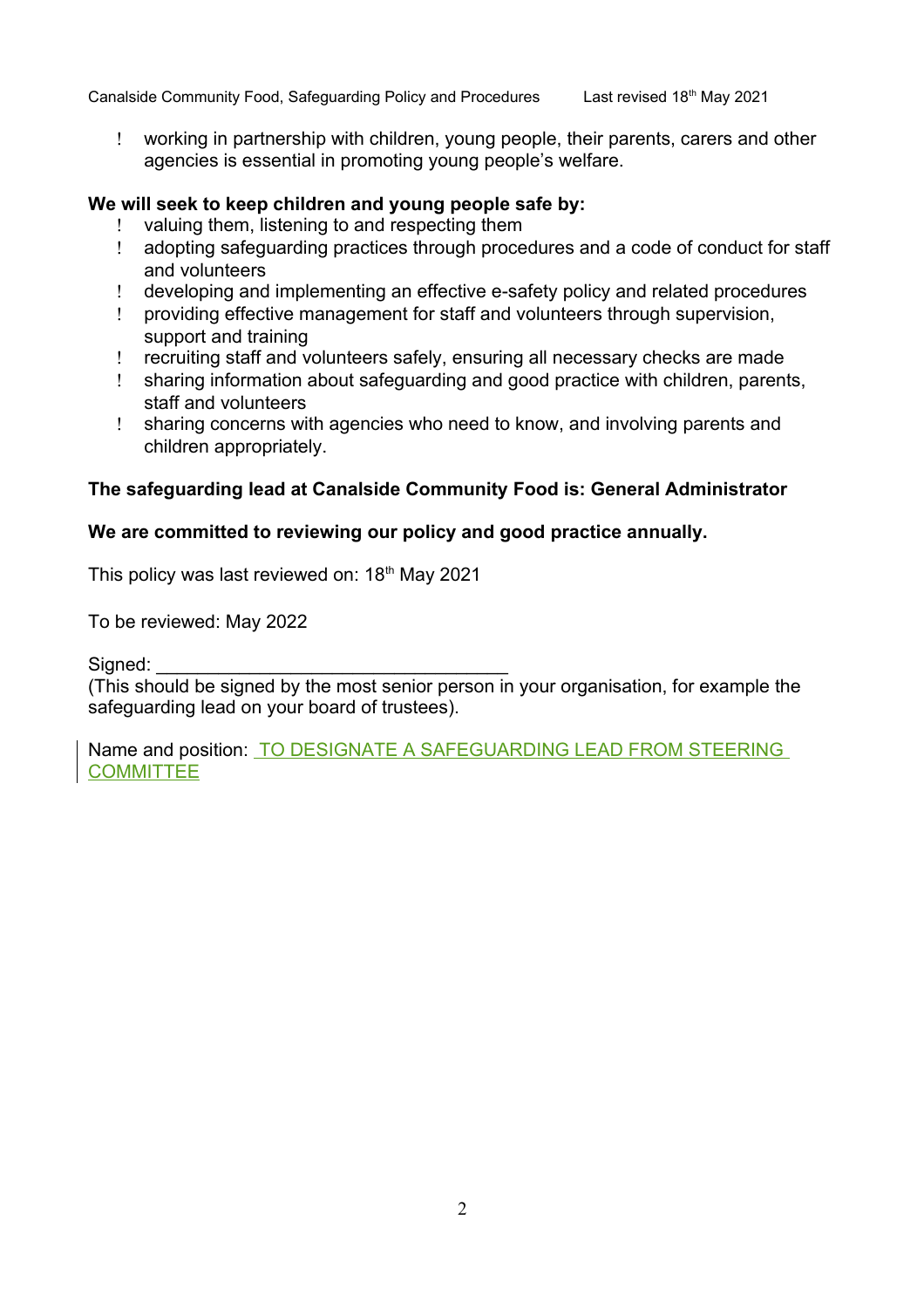

# Canalside Community Food

## a community supported agriculture scheme

## **Safeguarding Procedures**

For the purpose of this document (irrespective of the age of consent for consensual sexual contact), the terms 'child/children' and 'young person/people' means any child or young person under the age of 18 and is inclusive of those staff under the age of 18. For the purpose of this document a vulnerable adult is defined as

"anyone over the age of 18 who: is or may be in need of Community Care services by reason of mental or other disability, age or illness and is or may be unable to take care of himself or herself or is unable to protect themselves against significant harm or serious exploitation" *No Secrets*, DOH (2000).

People who may be included in a definition of a Vulnerable Person:

- People with learning disability/ies
- People with physical disability/ies
- People with sensory impairment/s
- People with mental health needs including dementia
- People who misuse substances or alcohol
- People who are physically ill or mentally frail

Service users outside these definitions may also be vulnerable due to low self-esteem, social exclusion, offending history, homelessness, domestic abuse, ethnicity, immigration status etc.

(Definition of vulnerable adult from 'Gingerbread charity')

#### **1. Procedures to follow regarding photographing children and young people for staff and volunteers**

It is against safeguarding good practice to photograph children and young people without parental consent. This is especially important where these photographs are likely to be published.

For children of members and friends of members attending social events and work mornings: It is Canalside Community Food's policy to contact the child's parents before publication of photos where the child is clearly identifiable.

For children attending education project events, work experience etc: The school/other organising body is asked to obtain permission for all children to be photographed. Those children whose parents don't give permission will be clearly identified with different colour lettering on their name badge. Alternatively, the school is asked to send photos that only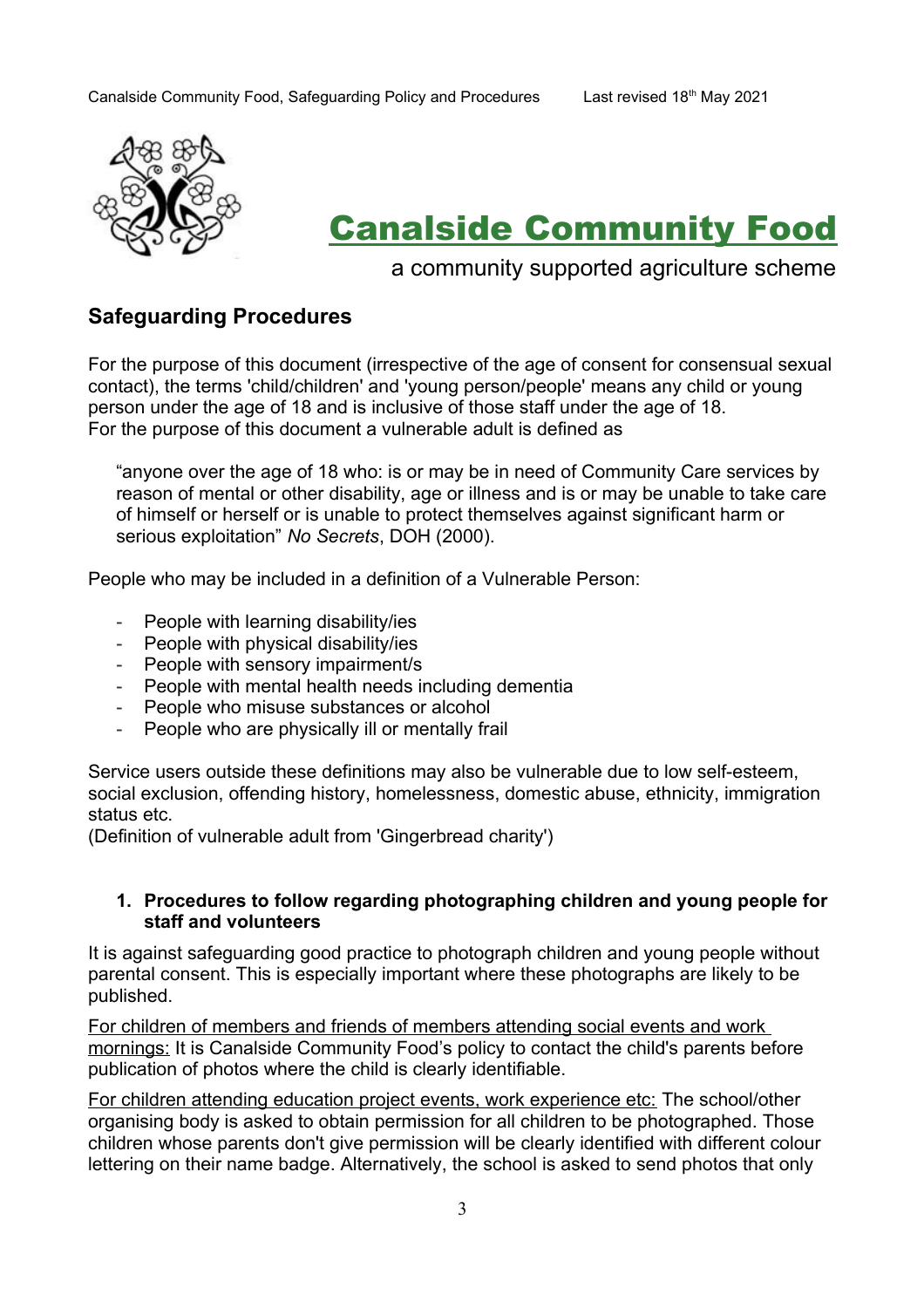contain children whose parents have given permission for photos of their child to be used for publication.

## **2. Behaviour guidelines for staff and volunteers working with children/young people**

The aim of these guidelines is to ensure the safety and well being of all children and young people and to support the staff and volunteers in providing a safe, caring environment.

- Staff and volunteers should set examples of appropriate behaviour that respect the child/young person. As children and young people learn by example, staff and volunteers should avoid using sarcasm or discrimination, direct criticism, labelling and unnecessary competition or comparison.

- Positive behaviours should be encouraged and acknowledged.

- Staff and volunteers should offer respect to the child/young person at all times and strive to be sensitive to their feelings.

- Staff and volunteers should avoid situations in which they risk putting themselves or the child/young person at risk. This includes being alone with a child/young person unnecessarily. Staff are strongly encouraged to avoid situations where they will be alone with a child/voung person with the door closed. (Staff/volunteers who are not DBS checked for their occasional role are asked to avoid this altogether.)

Adult to child/young person ratios should reflect best practice (1:10 max for 10 years and over, 1:8 max under 10)

The same guidelines should be followed for working with vulnerable adults, with the addition of these listed below:

- Staff and volunteers should treat vulnerable adults as adults, not as children.

- Staff and volunteers should avoid reinforcing negative emotions and behaviours.

## **3. Our approach to safeguarding children/young people whilst volunteering**

The minimum age of volunteering with Canalside Community Food independently of parents/guaridans is 14 years old. Due to Health and Safety implications some volunteering roles are suitable only for young people 16 years or older.

A risk assessment will be completed for every new volunteer under the age of 16 to ensure that any potential hazards of volunteering associated with their age have been identified and that any risks are reduced to an acceptable level.

We will endeavour to safeguard children who volunteer with us by taking the following approach:

- Young people under 18 will not be left unattended.

- Any potentially dangerous activity will have constant adult supervision (Canalside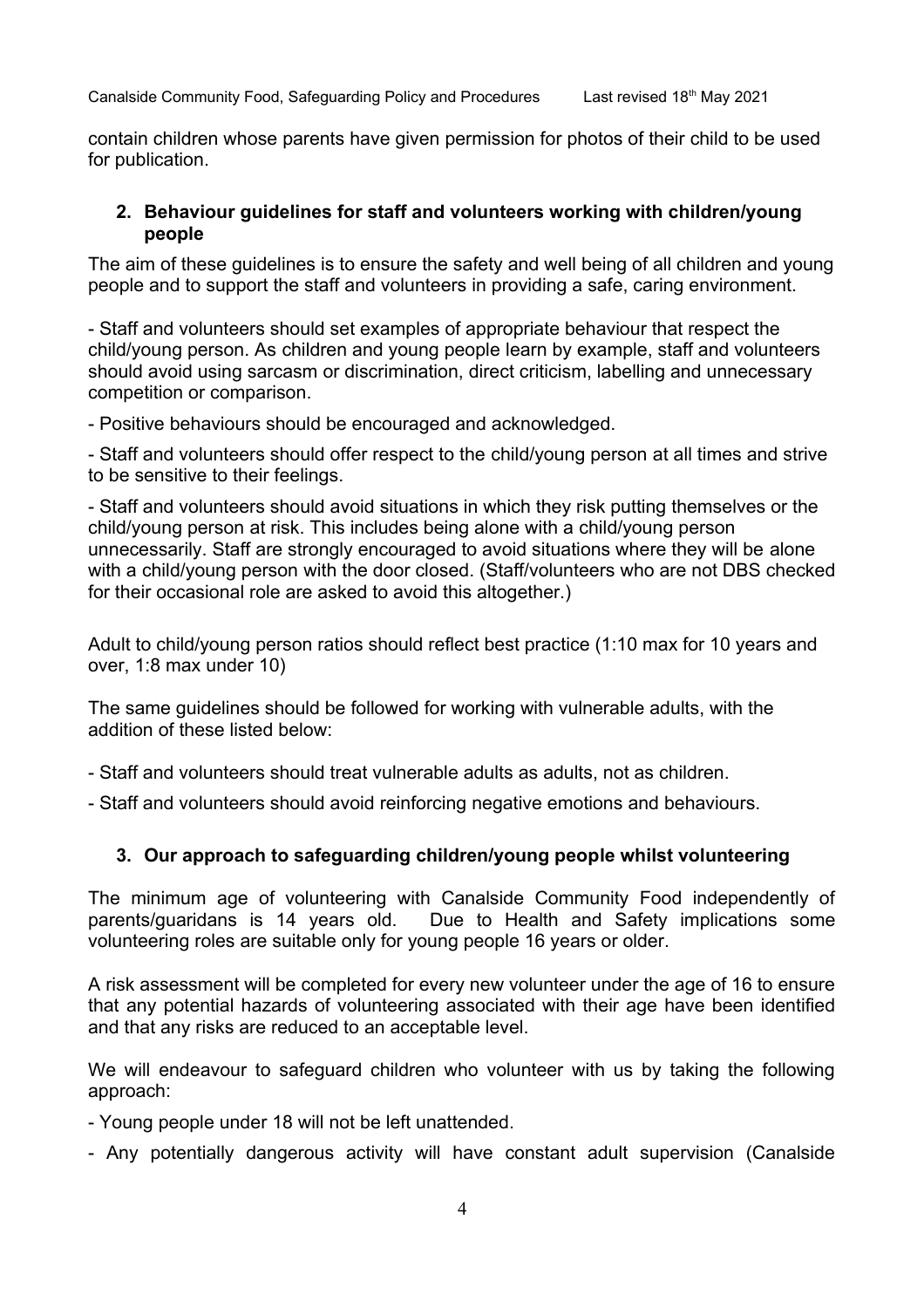Community Food staff supervisor is responsible for managing and monitoring this).

- Written parental/guardian consent will be obtained for any volunteers under the age of 16. If the young person wishes to volunteer independently of their parents, they will come at least twice with a parent/guardian to ensure that they will have an appropriate attitude towards their volunteering.

- Although parental/guardian consent will not be obtained for volunteers aged 16-18 the General Administrator will strongly encourage volunteers in this age group to discuss their activities with their parents/guardians.

Children/young people who wish to volunteer at Canalside Community Food with their family will remain the responsibility of their responsible adult for the duration of their time on site. The responsible adult should ensure appropriate supervision of children/young people during volunteer work mornings and other time on site.

## **4. Child Protection**

Canalside Community Food considers safeguarding to be very important and undertakes to ensure that all staff who work with children have been checked under recognised procedures and have received information that will enable them to recognise the signs of a child/young person in distress and to follow the referral procedure.

#### Induction

This document will form part of the induction process for all new staff whose role involves working with children and young people. Volunteers will be briefed in relation to their level of responsibility and duration/frequency of contact with children and young people. As they are not DBS checked for this occasional voluntary work, they will be advised to stay with members of staff/parents of the children at all times when dealing with children/young people.

Responsibilities of staff and volunteers:

- Staff and volunteers have a responsibility to protect children and young people from abuse.
- Staff and volunteers must be able to respond appropriately to a child or young person's disclosure of abuse, ensuring the information they receive is handled correctly.
- Staff and volunteers are not responsible for judging whether an allegation is true or for sorting it out.
- Staff and volunteers have a responsibility to report and protect.

## Forms of child abuse

The main forms of abuse are:

## Physical abuse

Where adults physically hurt or injure children, hitting, shaking, squeezing, burning and biting are all forms of physical abuse. Female genital mutilation, giving children alcohol,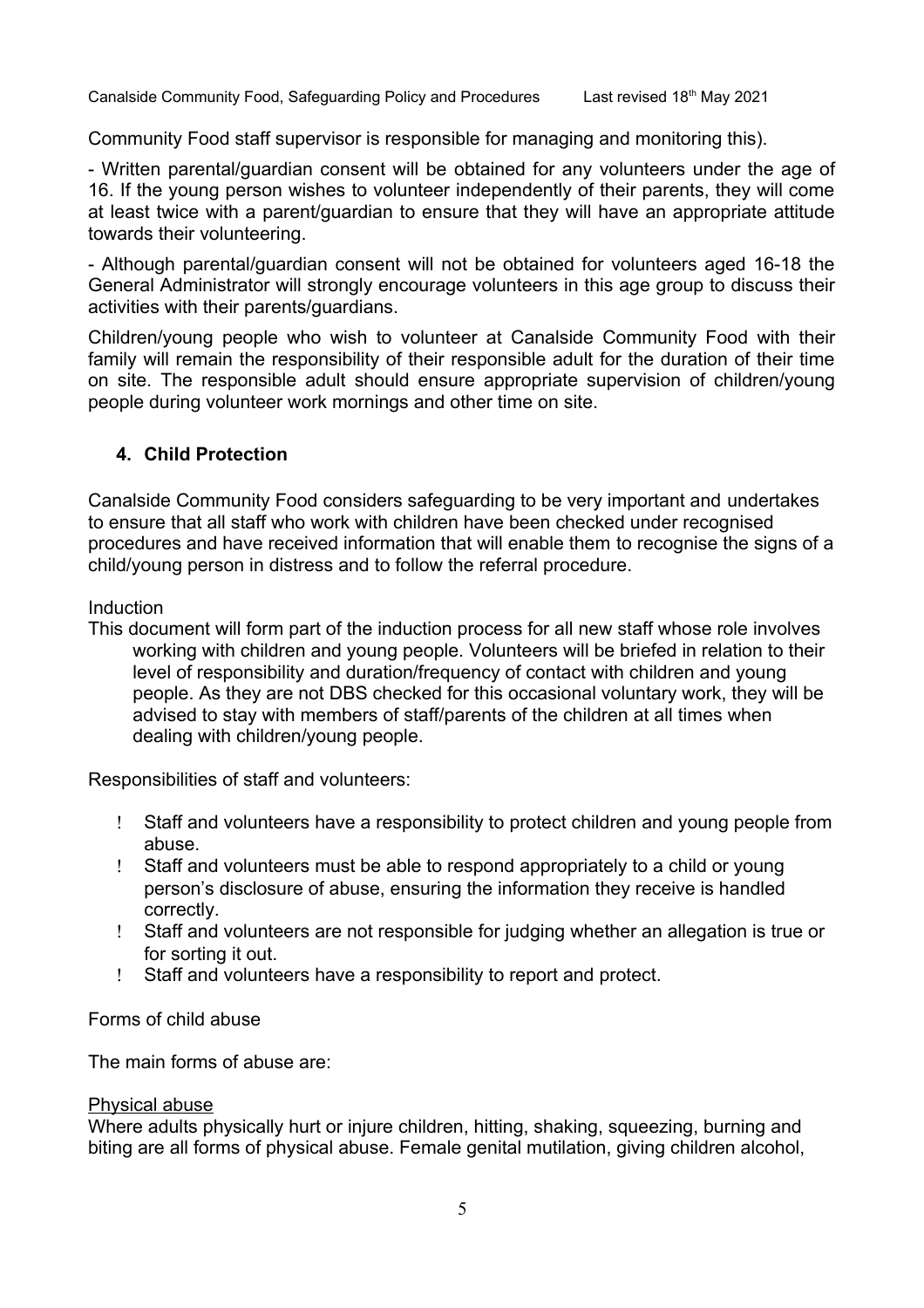inappropriate drugs or poison and attempted suffocation or drowning are also physical abuse.

#### Sexual abuse

Children are abused by adults or other children who use children to meet their own sexual needs. Sexual abuse might involve full sexual intercourse, masturbation, oral sex, anal intercourse or fondling. Showing children pornographic magazines or videos and/or involving them in making such material is also included. Sexual abuse is likely to involve secrecy, intimidation, distorted thinking, grooming or abuse of power. Sexual abuse can be perpetrated by individuals and groups/gangs.

#### Emotional abuse

Persistent lack of love and affection damages children emotionally. Being constantly shouted at, threatened or taunted can make the child very nervous and withdrawn.

#### **Neglect**

This involves omissions of care where an adult may fail to meet a child's basic needs. This could include lack of food or warm clothing. Children might be constantly left alone unsupervised.

#### Radicalisation

This is when children/young people are encouraged to become involved in terrorism or extremist activity, and is part of the 'Prevent' duties under the Counter Terrorism and Security Act 2015.

#### Human trafficking

This is where children/vulnerable adults are moved/traded illegally by threat or with the use of force for various purposes, including but not limited to sexual abuse, forced marriage, modern slavery, criminal activity (including gang membership/drug trafficking).

Abuse in any form can affect a child/young person of any age.

Identifying signs of possible abuse

Staff may be important links in identifying a case where a child/young person needs further protection. Child abuse may come to light in a number of ways.

- A child/young person may tell you what has happened to them
- From a third party (e.g. another child/young person)
- Through the child/young person's behaviour
- A suspicious, unexplained injury to the child/young person

Recognising abuse is not easy. Most children will sustain cuts, grazes and bruises from time to time and their behaviour may give reason for concern. There may be other reasons for these factors aside from abuse, but any concerns should be immediately discussed with the individuals outlined below

Warning signs that may alert to possible abuse include:

 Unexplained bruising, cuts or burns on the child/young person, particularly if these parts of the body are not normally injured in accidents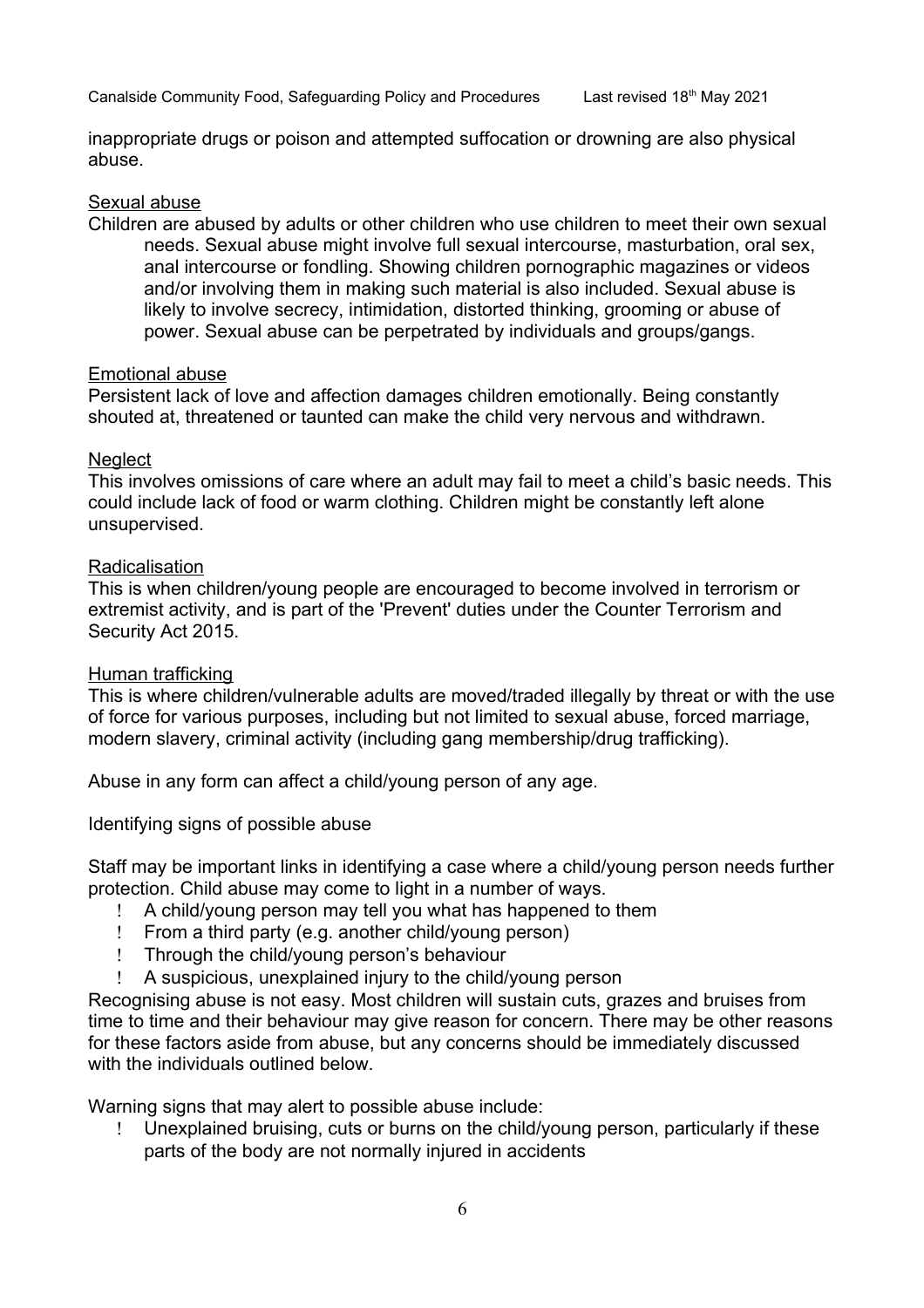- An injury which a parent/carer tries to hide or for which they might have given different explanations
- Changes in behaviour such as a child/young person suddenly becoming very quiet, tearful, withdrawn, aggressive or displaying severe tantrums
- Loss of weight without a medical explanation
- An inappropriately dressed or ill-kept child/young person who may also be dirty
- Sexually explicit behaviour, for example playing games and showing an awareness inappropriate for the child's age
- Running away from home, attempted suicides, self inflicted injuries
- A lack of trust in adults, particularly those who would normally be close to a child/young person
- Disturbed sleep, nightmares and bed wetting, particularly if a child has previously been dry.
- Eating problems, including over eating or loss of appetite

Procedures to follow with a child/young person if you suspect abuse

- 1. Talk with the child/young person sensitively to find out if there is anything worrying them
- 2. Do not ask leading questions or interrogate the child. You need to be clear what the child/young person has said, and it is permissible to repeat back to them what they have said to you (reflexive listening) or to ask very open questions such as "Is there anything else you want to tell me?"
- 3. If the suspicions arise when you are conducting an activity for another organisation discuss your concerns in private with the person responsible for arranging your activity, and also report the matter to your line manager or the education project coordinator at Canalside Community Food
- 4. Contact with parents should be delayed until advice has been sought from Social Services. The designated staff member will seek this advice.
- 5. A flow chart outlining the steps to take in cases of suspected child abuse is shown in appendix 1.

Procedures to follow when a child/young person discloses abuse

- 1. Never promise to keep a secret. If you do so and the child/young person is being hurt you will not be able to help them: you have a duty to share this information and refer the issue to Children's Social Care Services. Tell the child/young person you may need to talk to someone about it. Emphasise that you will be talking to someone who wants to help.
- 2. Allow the child/young person to decide if s/he wants to open up. Do not push them to do so.
- 3. Do not ask questions or interrogate the child: leading questions may invalidate later proceedings and the disclosure must be in the child/young person's control.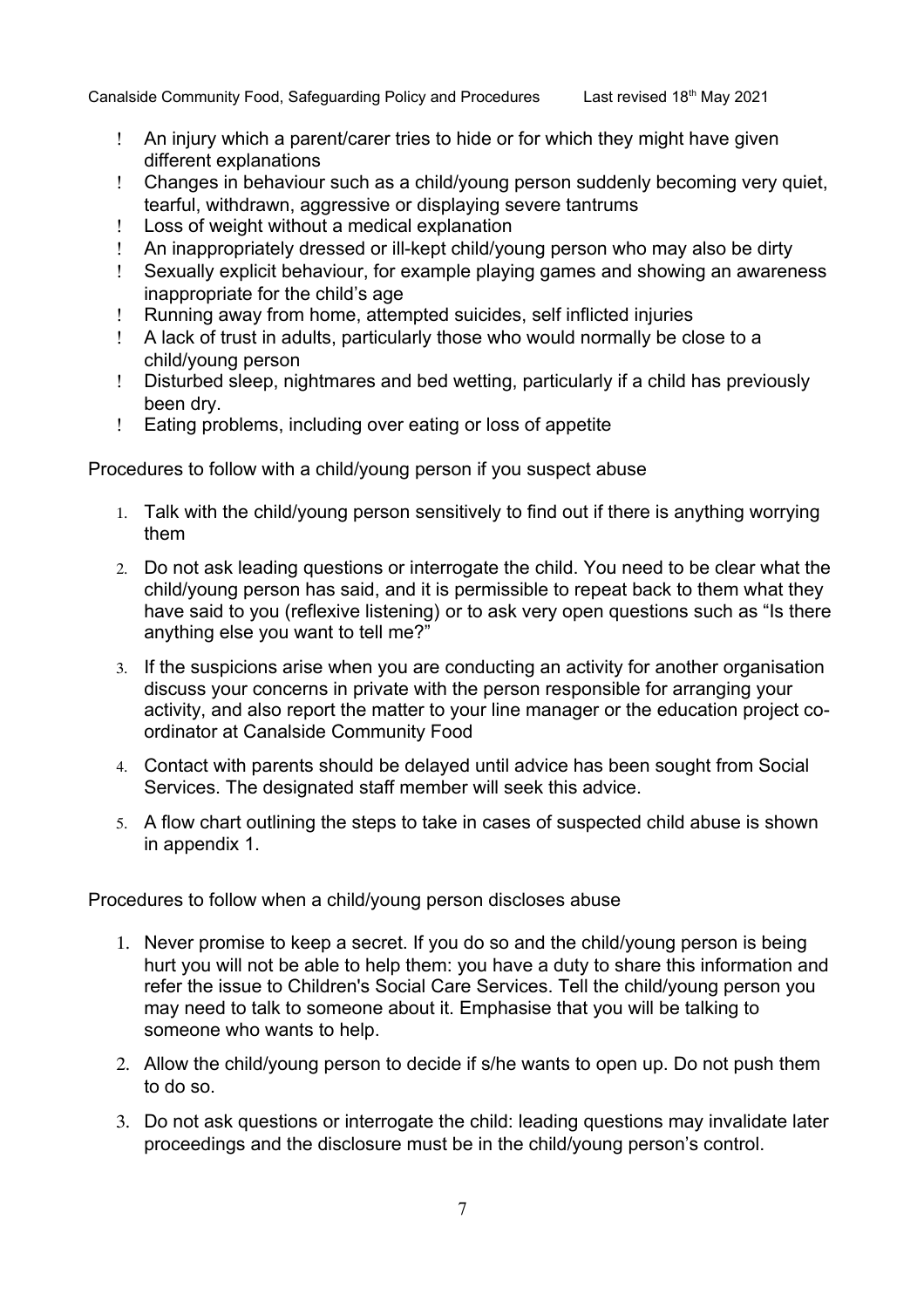- 4. You need to be clear what the child/young person has said, and it is permissible to repeat back to them what they have said to you (reflexive listening) or to ask very open questions such as "Is there anything else you want to tell me?"
- 5. Do not be judgemental listen without showing shock or disbelief, and accept what is said.
- 6. Allow the child/young person to talk at their own pace; do not pressure them to disclose anything they do not want to.
- 7. Reassure the child, but only as far as is honest, e.g. "You've done the right thing to tell someone." Alleviate guilt if the child refers to it, e.g. "You're not to blame."
- 8. Don't make promises that you may not be able to keep, e.g. "You never have to see that person again." or "Everything will be alright now."
- 9. Explain what you will need to do next and who you will have to talk to.
- 10. Do not leave the child/young person until they are ready, and then talk to the designated safeguarding lead/your line manager as soon as possible, ideally the same day. Even if the child/young person has decided not to disclose, you should still inform the staff member.
- 11. Either write notes if possible, or write up your conversation as soon as you can while your memory is sharp. The volunteer or employee and their direct supervisor from Canalside Community Food (i.e. education project co-ordinator or line manager) must compile a written report which gives details all the factual information:
	- Record the time, date, place, any non-verbal behaviours and the words of the child (do not paraphrase).
	- Record statements and observable things rather than interpretations or assumptions.
	- Sign and date the report.
- 12. Anyone dealing with a child/young person that has disclosed information can be referred for professional help to enable them to deal with the experience.
- 13. Take care of yourself. Discuss with a supervisor how you are feeling.

Social Services number: 01926 410410 Emergency out of hours: 01926 886922

> Procedures drawn up by Ali Jeffery, Safeguarding Lead, General administrator, Education Project Coordinator and Director for Canalside

> > Last revised/agreed by steering group on **18th May 2021** To be reviewed **May 2022**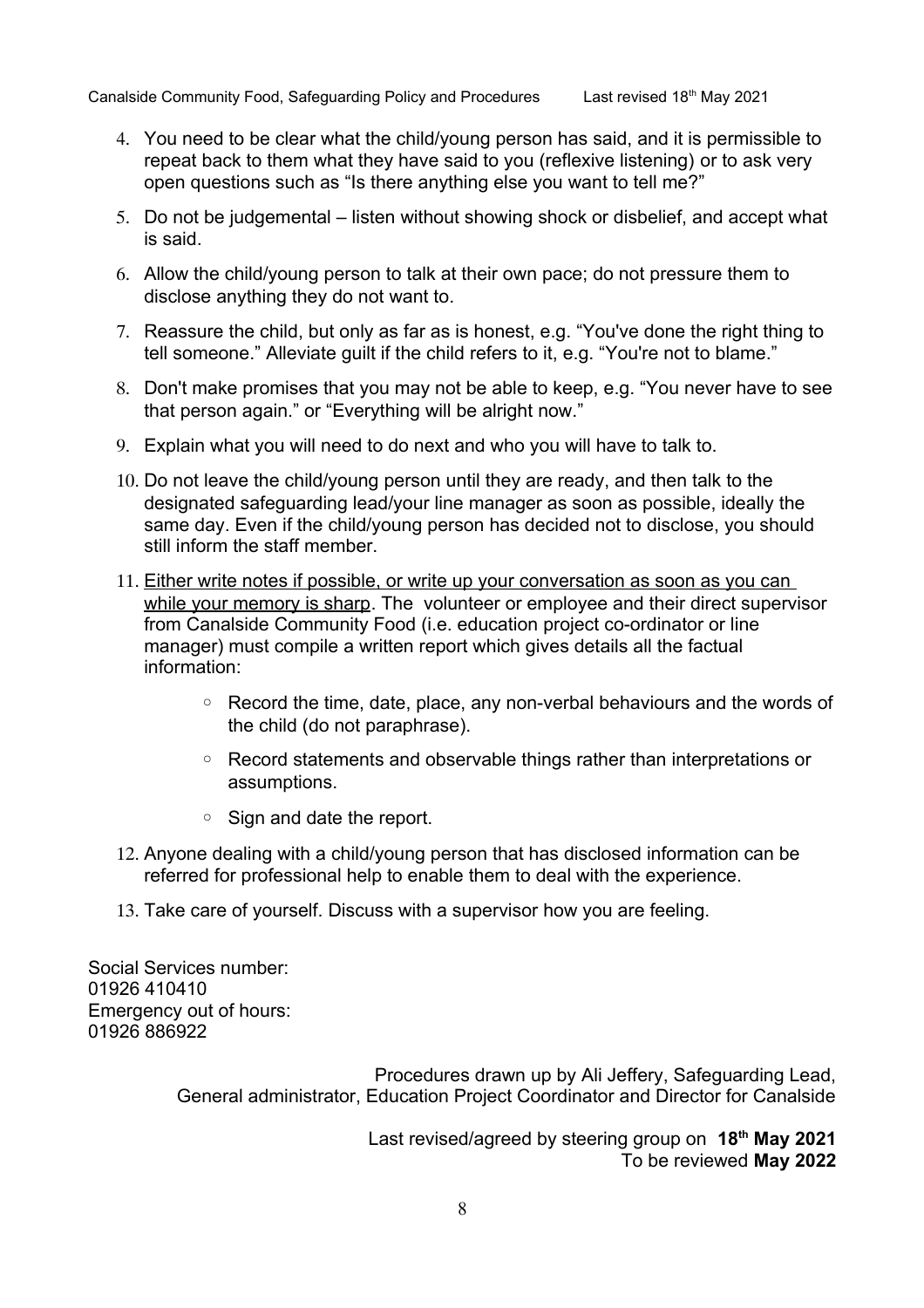## **Appendix – from<http://www.warwickshire.gov.uk/childconcerns> (page no longer active)**

## **Warwickshire Safeguarding Children Board WSCB Procedures**



| Yes                                                                           | NΩ                       |
|-------------------------------------------------------------------------------|--------------------------|
| Contact local children's team today. Tel: 01926 410410  ! Reason for decision |                          |
| (out of hours 01926 886922)                                                   |                          |
| Say you have a child protection concern                                       | Agree any follow up with |
| Discuss your concerns with the duty social worker                             | own agency               |
| The social worker will advise you of any further action                       | Put a time limit on it   |
| Keep accurate records                                                         | Meet again               |

## REFER TO INTER-AGENCY CHILD PROTECTION PROCEDURES FOR FURTHER INFORMATION